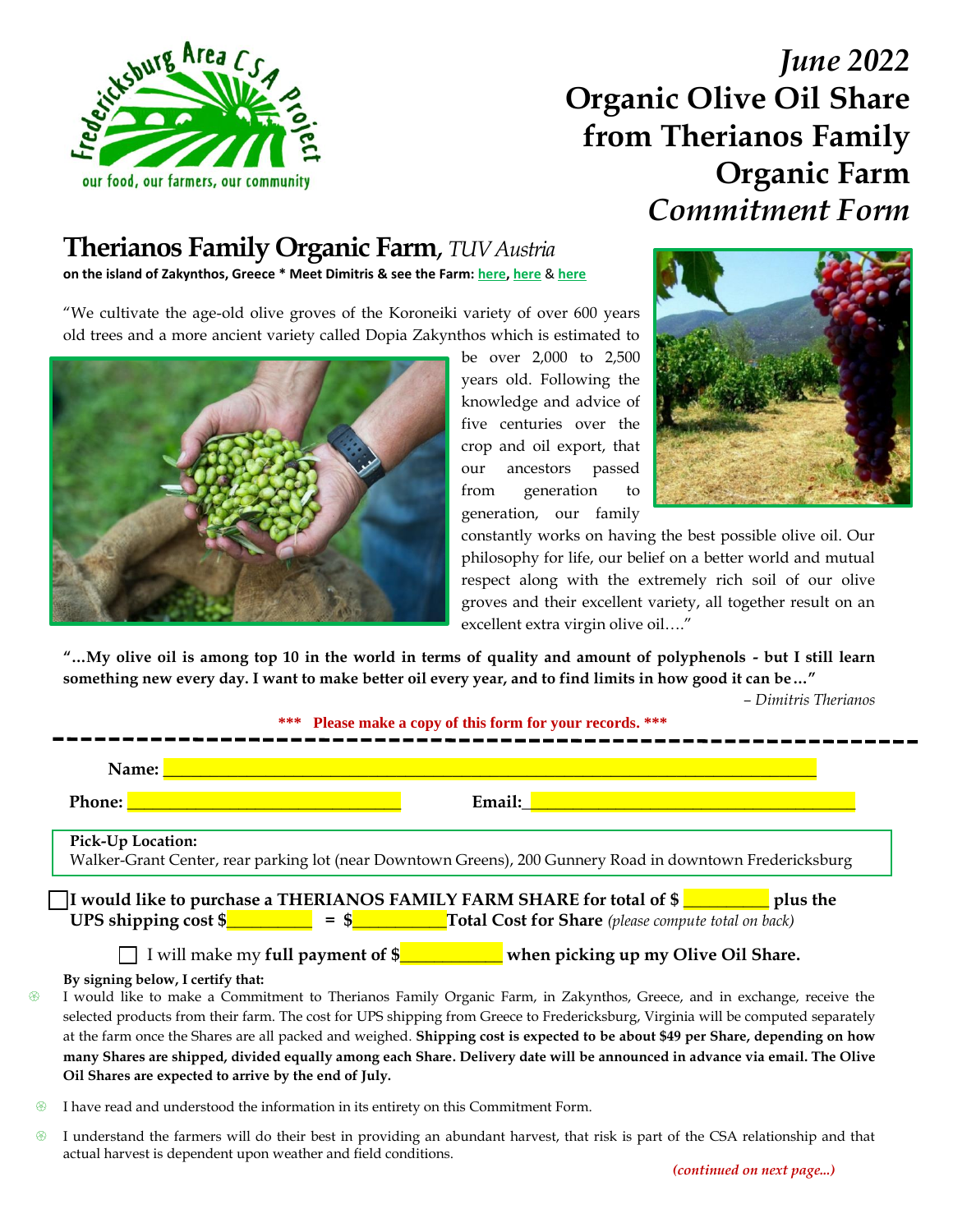- **I understand Stavroula Conrad is making a single wire transfer via TransferWISE to the farm in advance for the total amount due for all the Shares, and I agree to reimburse her for my Share of the June 2022 Olive Oil Share.**
- I agree to pick up my Olive Oil Share on time or make arrangements to have it picked up for me. **Delivery date will be in conjunction with the FACSAP Summer Harvest distribution on Thursday evenings 6:00–7:00 PM at the Walker-Grant Center in downtown Fredericksburg and will be announced in advance via email.**

*Signature: \_\_\_\_\_\_\_\_\_\_\_\_\_\_\_\_\_\_\_\_\_\_\_\_\_\_\_\_\_\_\_\_\_\_\_\_\_\_\_\_\_\_\_\_\_\_\_\_\_\_\_\_ Date: \_\_\_\_\_\_\_\_\_\_\_\_\_\_\_\_\_\_\_\_\_\_\_\_\_\_\_\_*

## **2022 Items Produced on our Certified Organic Farm from our Certified Organic Olive Oil, Raisins, Honey and Beeswax**

[NOTE: **Price conversions from Euros to US Dollars will vary slightly from figures shown below, to be computed on the exchange rate the day we make payment to the farm**. The farm will send an email with the exact cost on the day they prepare the shipment.]



| Select what you would like to receive:    |                         |        | Quantity $\epsilon$ Amount | \$Amount |
|-------------------------------------------|-------------------------|--------|----------------------------|----------|
| <b>CULINARY OLIVE OIL</b>                 |                         |        |                            |          |
| Extra Virgin Olive Oil (For food & salad) |                         |        |                            |          |
|                                           | 250ml $6 \in $7.00$     |        |                            |          |
|                                           | 500ml 12 € \$13.50      |        |                            |          |
|                                           | 1 litre $22 \in $24.00$ |        |                            |          |
|                                           | 3 litres 59€ \$63.50    |        |                            |          |
|                                           | 5 litres 98€ \$103.50   |        |                            |          |
| <b>BLACK OLIVES</b>                       |                         |        |                            |          |
|                                           | 485gr 6.5 € \$7.75      |        |                            |          |
|                                           | 440gr 6 € \$7.00        |        |                            |          |
|                                           | 180gr 3.5 € \$4.50      |        |                            |          |
| <b>BLACK ZAKYNTHIAN RAISINS</b>           |                         |        |                            |          |
|                                           | 150gr $6 \in $7.00$     |        |                            |          |
|                                           | 300gr 10€ \$11.25       |        |                            |          |
| <b>HONEY FROM THYME FLOWERS</b>           |                         |        |                            |          |
|                                           |                         |        |                            |          |
|                                           | Large $12 \in$ \$13.50  |        |                            |          |
|                                           | Small $6 \in$           | \$7.00 |                            |          |

**------------------------------------------------------------------------------------------------------------------------------**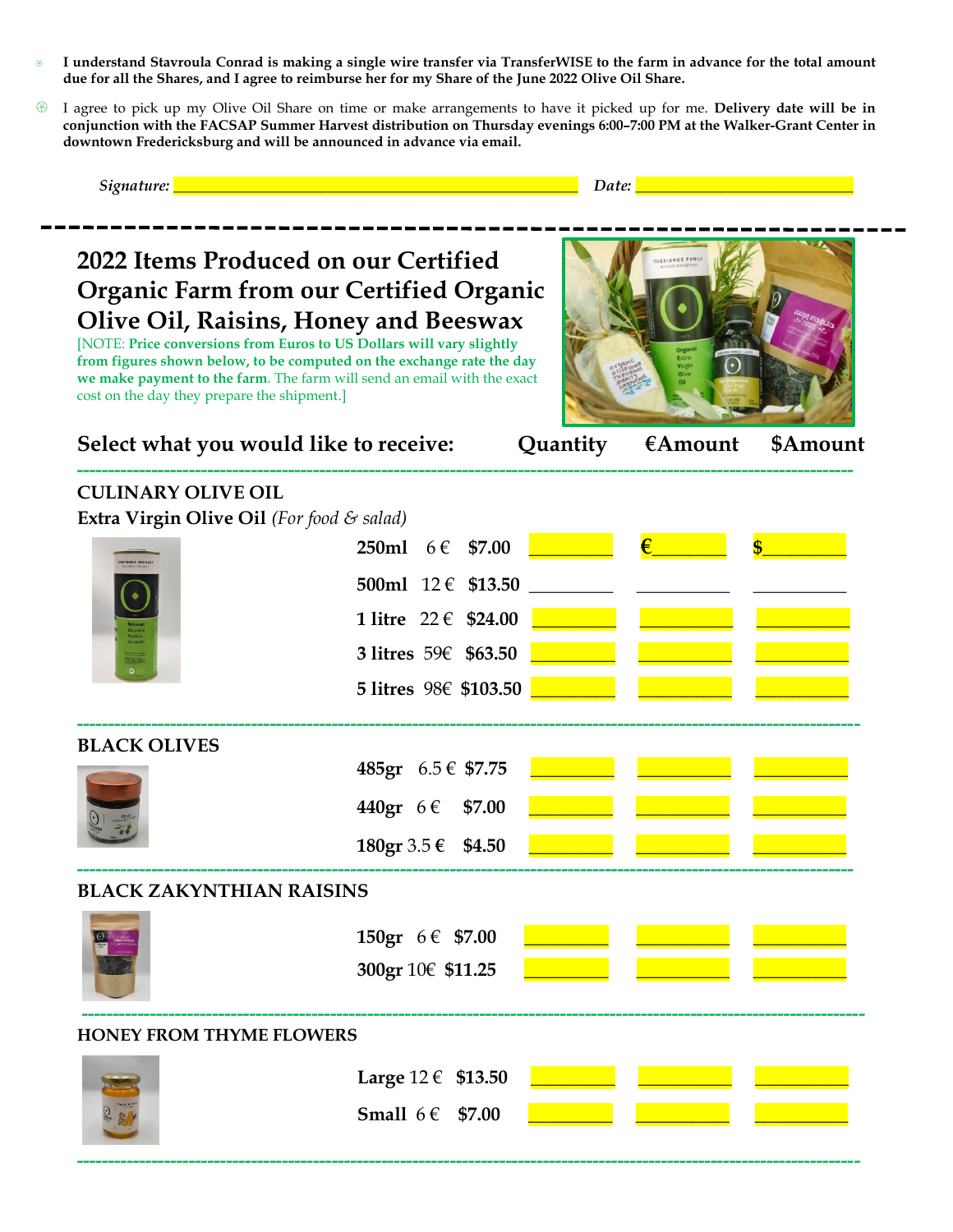|                  | <b>DRIED OLIVE LEAF TEA</b>                              | $5 \in $6.00$                                                                       |  |  |
|------------------|----------------------------------------------------------|-------------------------------------------------------------------------------------|--|--|
| <b>SKIN CARE</b> |                                                          |                                                                                     |  |  |
|                  | <b>Massage-Body Lotion Oil</b>                           |                                                                                     |  |  |
|                  | Organic Olive Oil & herbs, flowers                       | 500ml 48 € \$51.75                                                                  |  |  |
|                  |                                                          | 250 ml $25 \in $27.25$                                                              |  |  |
|                  |                                                          | 100ml $12 \in $13.50$                                                               |  |  |
|                  | <b>Beeswax Face Cream</b>                                | 12 € \$13.50<br>Cosmetic treatment for the skin with organic extra virgin olive oil |  |  |
| 87               | Olive Soap with Red Wine & Herbs<br>Special for the skin | 10 € \$11.25                                                                        |  |  |

#### **THERAPEUTIC OLIVE OIL**



| Health Claim High Polyphenol Olive Oil                             |
|--------------------------------------------------------------------|
| (We drink it for health of body, mind and skin) <b>Gold Awards</b> |

**-----------------------------------------------------------------------------------------------------------------------------**

| 100ml $20 \in$ \$22.00  |  |
|-------------------------|--|
| 250ml $48 \in$ \$51.75  |  |
| 500ml $95 \in$ \$100.75 |  |



|              | 100ml $20 \in $22.00$ |  |  |
|--------------|-----------------------|--|--|
| <b>Spray</b> |                       |  |  |

### High Polyphenol Cream Beeswax **30ml**

*(High cosmetic skin treatment with the high polyphenol olive oil)* **Gold Awards**

25€ **\$27.25** \_\_\_\_\_\_\_\_\_ \_\_\_\_\_\_\_\_\_\_ \_\_\_\_\_\_\_\_\_\_